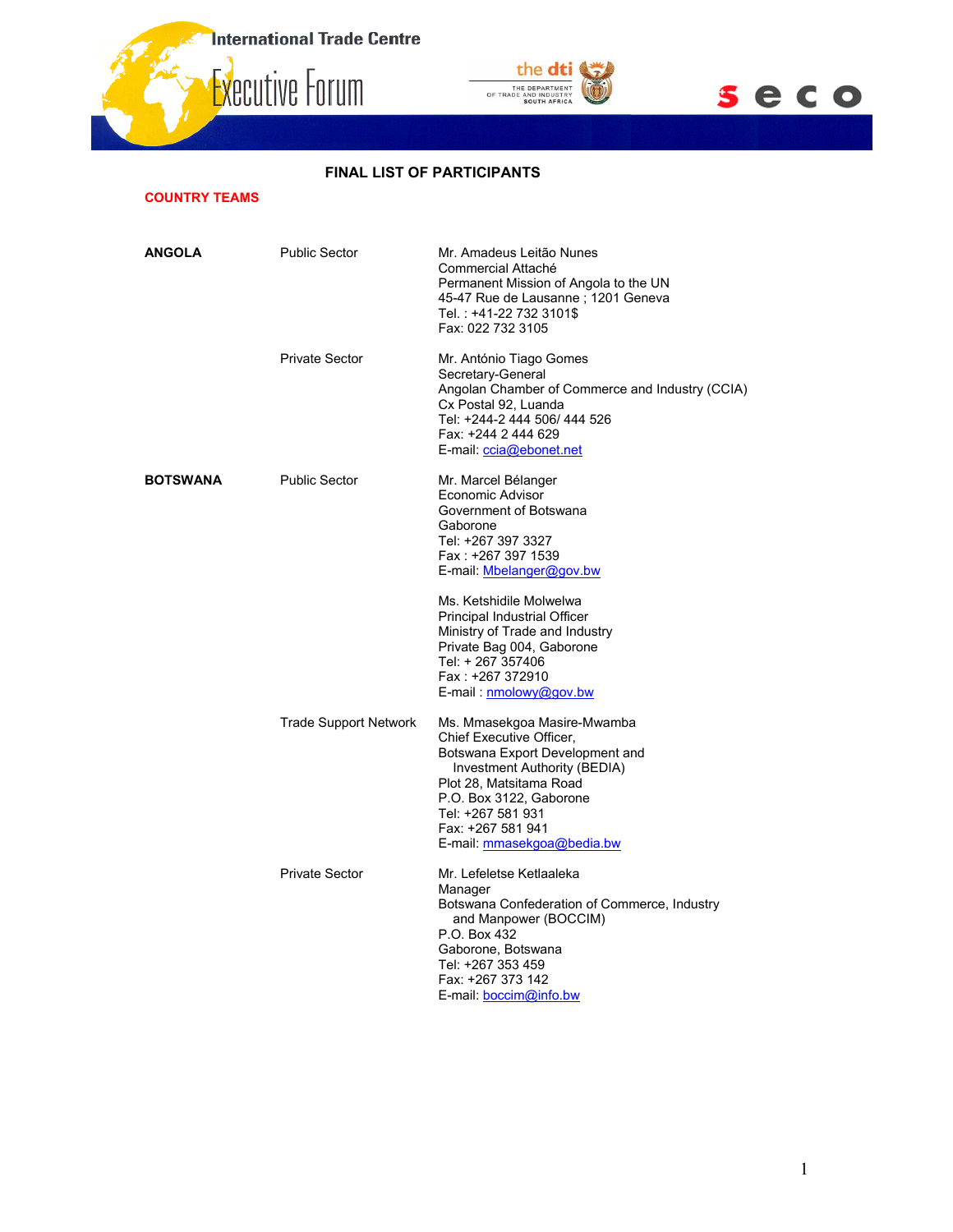| <b>BOTSWANA</b><br>cont'd                         | <b>Private Sector</b>        | Mr. Loago Raditedu<br><b>Chief Executive Officer</b><br>Exporters Association of Botswana (EAOB)<br>Private Bag 167, Suite 11, lst Floor<br>Tswana House, Main Mall,<br>Gaborone<br>Tel: + 267 3911883/4<br>Fax: +267 3911001<br>E-mail: eaob@exporters.bw |
|---------------------------------------------------|------------------------------|------------------------------------------------------------------------------------------------------------------------------------------------------------------------------------------------------------------------------------------------------------|
| CONGO,<br><b>DEMOCRATIC</b><br><b>REPUBLIC OF</b> |                              | Mr. Serge Basaula<br>Economic Adviser<br>Embassy of Democratic Republic of the Congo, RSA<br>Tel.: +27.12.343.2455<br>E-mail: rdcongo@lantic.net                                                                                                           |
| <b>LESOTHO</b>                                    | <b>Public Sector</b>         | Mr. Phera Lepati<br>Senior Economic Planner<br>Ministry of Industry, Trade and Marketing<br>P.O. Box 747<br>Maseru 100<br>Tel: + 266 22 31 28 02<br>Fax: +266 22 31 03 26<br>E-mail: septrade@leo.co.ls                                                    |
|                                                   |                              | Mr. David Pitso Damane<br>Acting Commissioner of Trade<br>Ministry of Industry, Trade & Marketing -Trade<br>Promotion Unit<br>P.O. Box 747, Maseru<br>Tel: +266 22 322138<br>Fax: +266 22 310644<br>E-mail: tradepu@lesoff.co.ls                           |
|                                                   | <b>Trade Support Network</b> | Ms. S.M. Mohapi<br><b>Chief Executive</b><br>Lesotho National Development Corporation (LNDC)<br>P/Bag A96, Maseru 100<br>Tel: +266 22 312012<br>Fax: +266 22 310038<br>E-mail: info@Indc.org.ls                                                            |
|                                                   | <b>Trade Support Network</b> | Mr. David Lephoto<br>Institute of Extra-Mural Studies<br>Business and Management Development (BMD)<br>Private Post Bag A47<br>Maseru 100<br>Tel: +266 22 322 038<br>Fax: +266 22 310 433<br>E-mail: dm.lephoto@nul.ls                                      |
|                                                   | <b>Trade Support Network</b> | Ms. Tsepang Sekhesa<br>Institute of Extra-Mural Studies<br>Business and Management Development (BMD)<br>Private Bag A 47<br>Maseru 100<br>Tel.: +266 22 322 038<br>Fax: +266 22 322 433<br>E-mail: tsepangs@hotmail.com                                    |
|                                                   | <b>Private Sector</b>        | Mr. Simon Phafane<br>Executive Director, Khalapa Development Agency;<br>President, Lesotho Chamber of Commerce<br>and Industry (LCCI)<br>P.O. Box 113, Maseru 100<br>Tel: +266 22 316 937<br>Fax: +266 22 322 794<br>E-mail: simon@lesoff.co.ls            |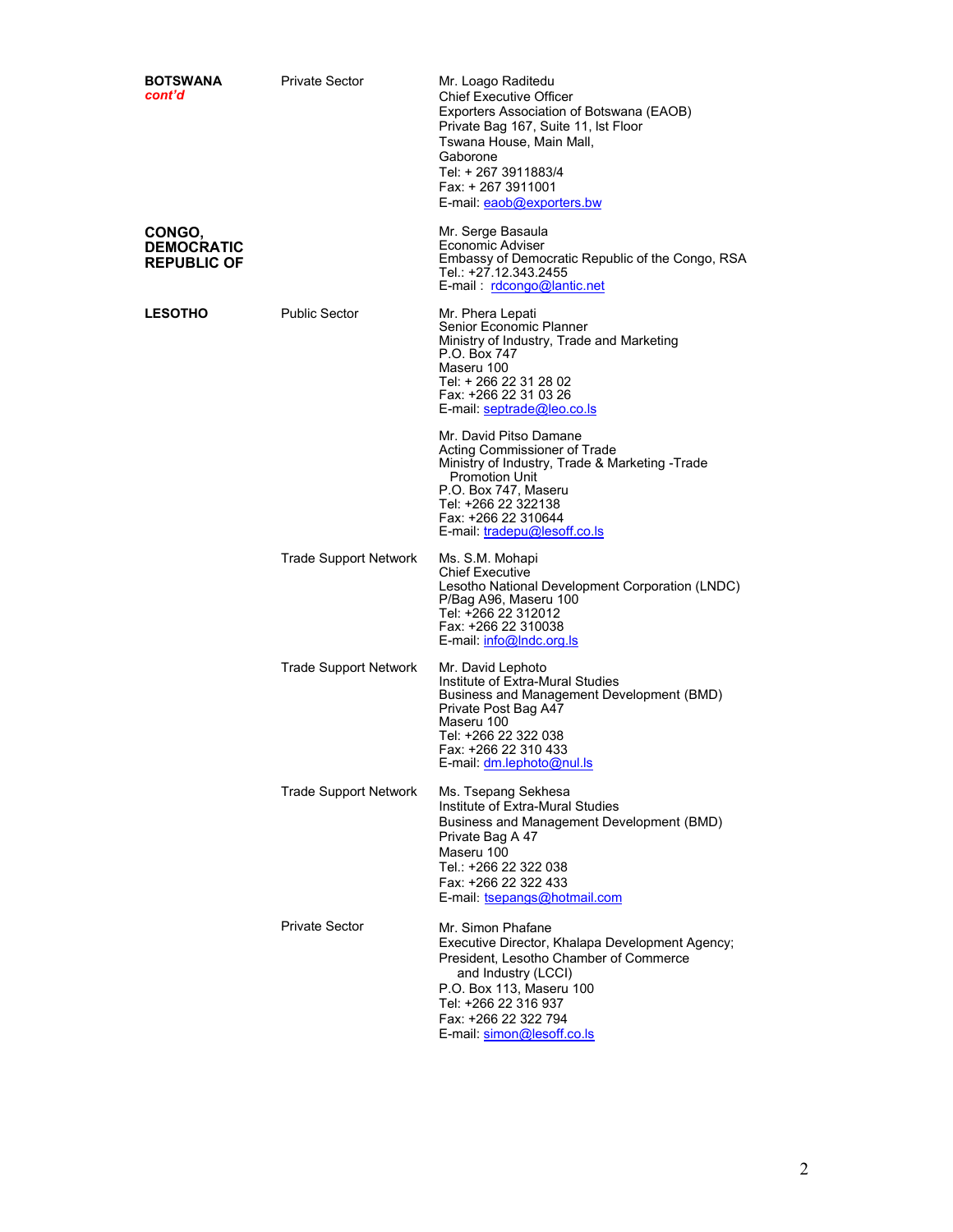| <b>MADAGASCAR</b> | <b>Public Sector</b>         | Mr. Leonnel<br>Cabinet of the Minister<br>Ministry of Commerce and Consumption<br>P.O. Box 593, Antananarivo<br>Tel: +260 20 2229872<br>Fax: +260 20 2226426<br>E-mail: mincom@dts.mg                                                                         |
|-------------------|------------------------------|---------------------------------------------------------------------------------------------------------------------------------------------------------------------------------------------------------------------------------------------------------------|
| <b>MALAWI</b>     | <b>Trade Support Network</b> | Mr. L.M. Chaluluka<br>General Manager<br>Malawi Export Promotion Council<br>Victoria Avenue<br>P.O. Box 1299, Blantyre<br>Tel.: +265-1 620 499<br>Fax: +265-1 635 429<br>E-mail: mepco@malawi.net                                                             |
| <b>MAURITIUS</b>  | <b>Public Sector</b>         | Mr. André Paul<br>Senior Officer<br>Ministry of Industry and International Trade<br>7th floor, Air Mauritius Centre<br>Port Louis<br>Tel.: +230 210 7100<br>Fax: +230 212 63 68/211 0855/212 8201<br>E-mail: minic@intnet.mu                                  |
|                   | <b>Trade Support Network</b> | Ms. Elizabeth Ah Chong<br><b>Director</b><br>Mauritius Industrial Development Authority<br>Level 2 - BA1 Building<br>25 Pope Hennessy Street<br>P.O. Box 1184, Port Louis<br>Tel.: + 230 208 7750<br>Fax: +230 208 59 65/208 39 14<br>E-mail: media@intnet.mu |
|                   | <b>Private Sector</b>        | Mr. Rajendra Tagore Servansingh<br>Deputy Secretary General<br>Mauritius Chamber of Commerce and Industry<br>3, Royal Street,<br>Port Louis<br>Tel: +230 208 0076<br>Fax: +230 208 0076<br>E-mail: mcci@intnet.mu                                             |
|                   |                              | Ms. Ranjana Seeburn<br>Head, Information Department<br>Mauritius Chamber of Commerce and Industry<br>3, Royal Street, Port Louis<br>Tel: +230 208 0076<br>Fax: +230 208 0076<br>E-mail: ranjanaseeburn.mcci@intnet.mu                                         |
| <b>MOZAMBIQUE</b> | Public Sector"               | Mr. Salvador Namburete<br>Deputy Minister, Ministry of Industry and Trade<br>Praca 25 de Junho, 3000<br>P. O. Box 1831, Maputo<br>Tel.: +258-1 320 691<br>Fax: +258-1 430 058<br>E-mail snamburete@mict.imoz.com<br>snambure@virconn.com                      |
|                   | <b>Trade Support Network</b> | Mr. Ernesto Mafumo<br>Senior Officer<br>Institute of Export Promotion (IPEX)<br>Av. 25 de Setembro, 1008 - 2.andar<br>Caixa Postal, 4487 Maputo<br>Tel: +258 1 307 258<br>Fax: +258 1 307 256<br>E-mail: IPEX@teledata.mz                                     |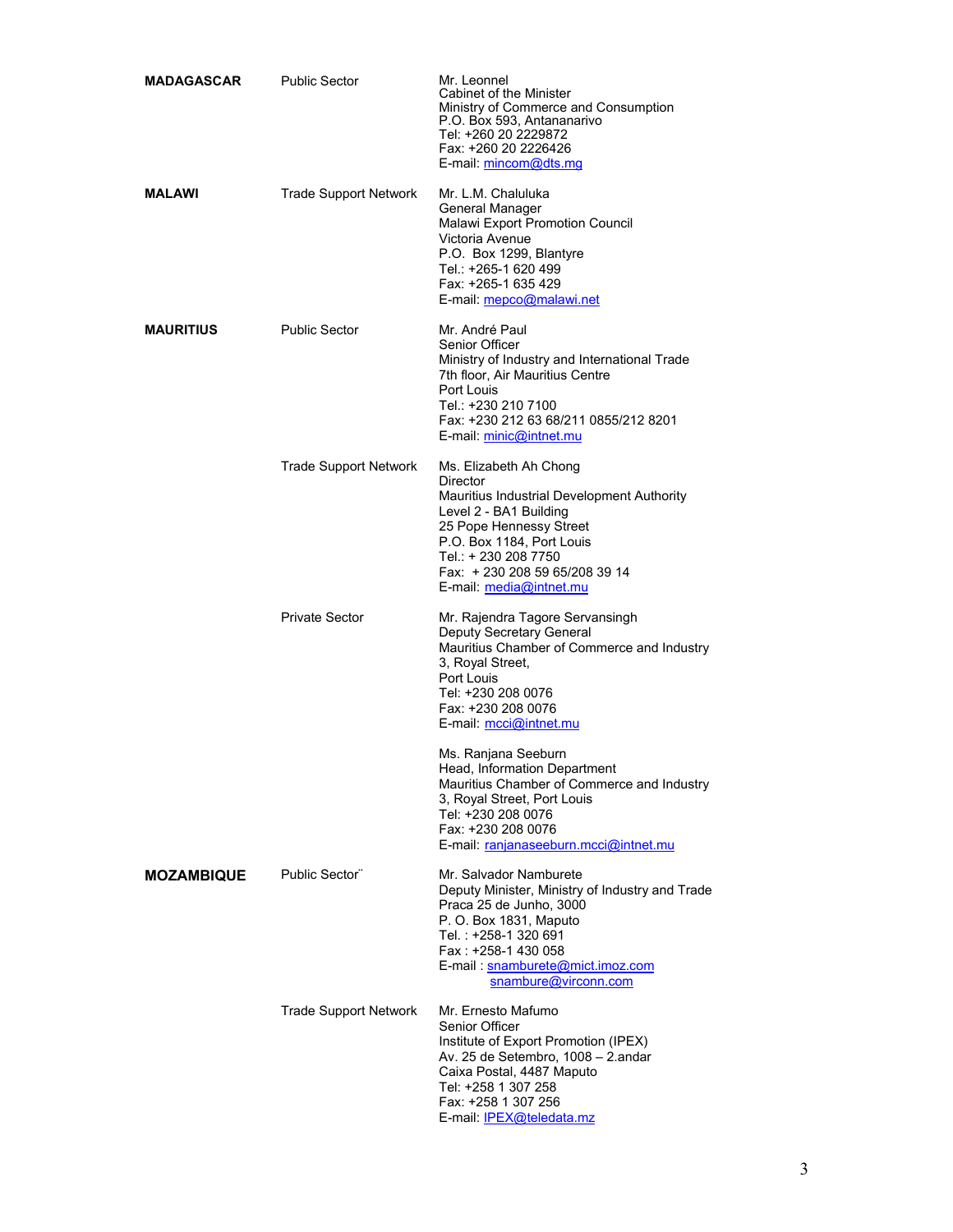| <b>MOZAMBIQUE</b><br>cont'd                | <b>Trade Support Network</b> | Mr. José Fernando Jossias<br><b>Managing Director</b><br>Institute of Export Promotion (IPEX)<br>Av. 25 de Setembro, 1008 - 2 andar<br>Caixa Postal, 4487 Maputo<br>Tel: +258 1 307 258<br>Fax: +258 1 307 256<br>E-mail: <b>IPEX@teledata.mz</b> |
|--------------------------------------------|------------------------------|---------------------------------------------------------------------------------------------------------------------------------------------------------------------------------------------------------------------------------------------------|
| NAMIBIA                                    | <b>Public Sector</b>         | Ms. Annascy Mwanyangapo<br>Ag. Director Trade Promotion<br>Ministry of Trade and Industry<br>Private Bag 13340, Windhoek<br>Tel. +264 61 2837331<br>Fax +264 61 253865<br>E-mail: mwanyangapo@mti.gov.na                                          |
|                                            | <b>Trade Support Network</b> | Mr. Michael Weder<br><b>Associate Director</b><br>Weder Daiber Consulting Group<br>P. O. Box 801<br><b>Walvis Bay</b><br>Tel.: +264-64 207 458<br>Fax: +264-64 205 684<br>Mikweder@iafrica.com.na                                                 |
|                                            | <b>Private Sector</b>        | Mr. Tarah N. Shaanika<br><b>Chief Executive</b><br>Namibia Chamber of Commerce and Industry<br>P.O. Box 9355, Windhoek<br>Tel: +264 61 228809<br>Fax: +264 61 228009<br>E-mail: info@ncci.org.na                                                  |
| <b>SEYCHELLES</b>                          | <b>Public Sector</b>         | Mr. Joseph Nourrice<br><b>Principal Secretary</b><br>Ministry of Industries and International Business<br>Tel: + 248 611 222<br>Fax: +248 225 086<br>E-mail: mijb@seychelles.net                                                                  |
|                                            | <b>Private Sector</b>        | Ms. Nichole Tirant-Gherardi<br>Secretary General<br>Seychelles Chamber of Commerce and Industry<br>2nd Floor Ebrahim Building<br>P.O. Box 1399, Victoria<br>Tel: +248 323 812<br>Fax: +248 321 422<br>E-mail: scci@seychelles.net                 |
| <b>SOUTH AFRICA,</b><br><b>REPUBLIC OF</b> | <b>Public Sector</b>         | Ms. Lindiwe Hendricks<br>Deputy Minister for Trade and Industry<br>Department of Trade and Industry (the dti)<br>Private Bag X84<br>Pretoria<br>Tel.: +27-21 4617191<br>Fax: +27-21 4658289<br>E-mail eileen@isa.org.za,                          |
|                                            |                              | Mr. Lungisa Magwentshu<br><b>Chief Executive Officer</b><br>Trade and Investment South Africa (TISA)<br>P.O. Box 902, Groenkloof<br>Tel.: +27-12 428 7908<br>Fax +27-12 4287031<br>E-mail: lungisa@isa.org.za                                     |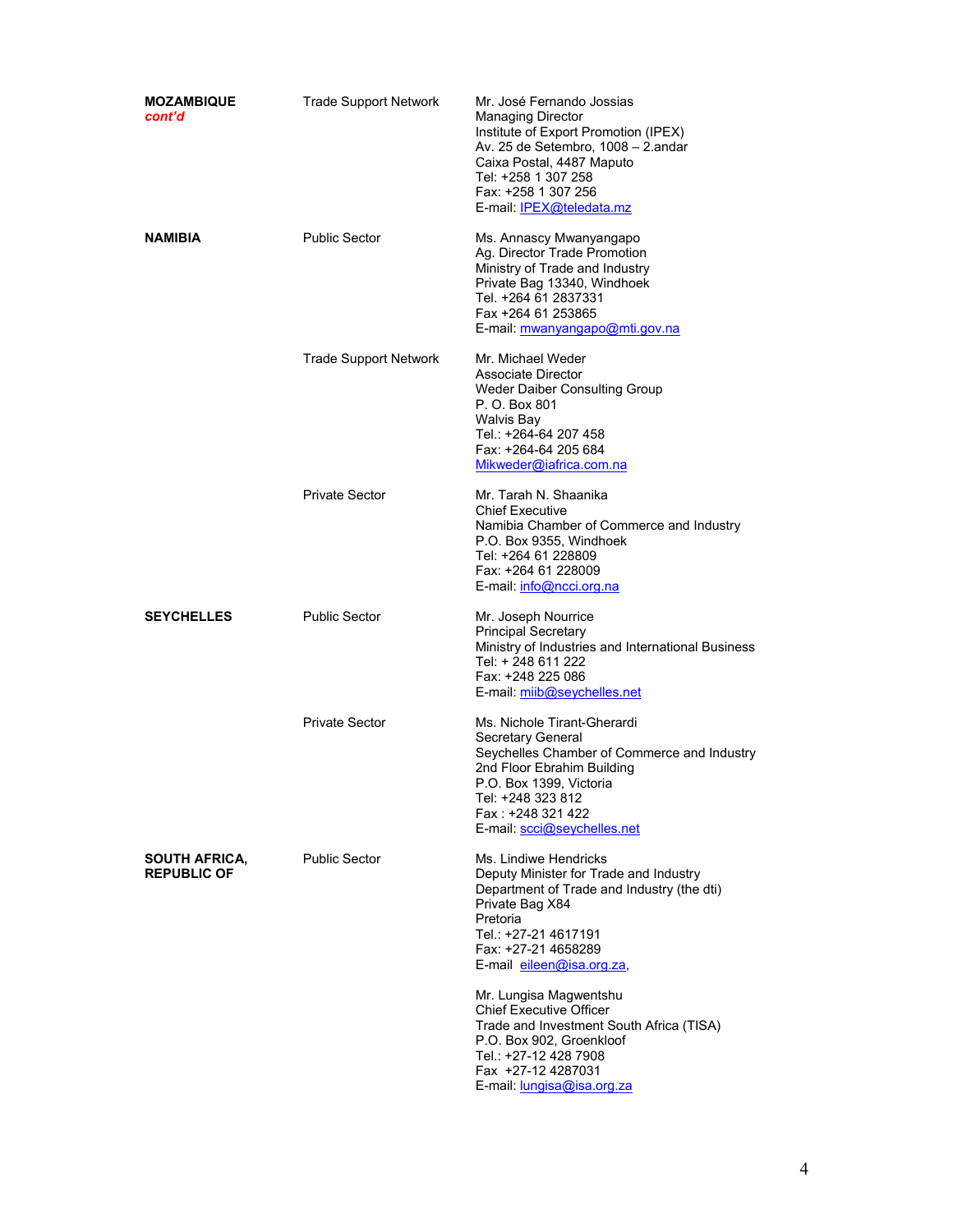| <b>SOUTH AFRICA,</b><br><b>REPUBLIC OF</b>      | <b>Public Sector</b>         | Mr. Ismail Dockrat<br>Acting COO<br>Trade and Investment South Africa (TISA)<br>P.O. Box 902, Groenkloof<br>Tel.: +27-12 428 7659<br>Fax +27-12 428 7031                                                                           |
|-------------------------------------------------|------------------------------|------------------------------------------------------------------------------------------------------------------------------------------------------------------------------------------------------------------------------------|
|                                                 |                              | Mr. Riaan Le Roux<br>Senior Manager, Facilitation<br>Trade and Investment South Africa (TISA)<br>P.O. Box 902, Groenkloof<br>Tel.: +27-12-428-7661<br>Fax. +27-12 428 7852<br>E-mail: riaan@isa.org.za                             |
|                                                 |                              | Ms. Nandipha Siwisa<br>Manager, African Regional International Operations<br>Trade and Investment South Africa (TISA)<br>P.O. Box 902, Groenkloof<br>Tel.: +27-12 428 7781<br>Fax +27-12 428 7852<br>E-mail: nandipha@isa.org.za   |
|                                                 | <b>Trade Support Network</b> | Ms. Sybil Rhomberg<br><b>Executive Director</b><br>Capital Equipment Export Council<br>145 Bayley Street, Farrarmere 1501<br>Tel.: +27-11 849 7388<br>Fax: +27-11 849 7388/082 337 2932(Mobile)<br>E-mail: osiriscon@icon.co.za    |
| SOUTH AFRICA,<br><b>REPUBLIC OF</b><br>(OTHERS) | <b>Public Sector</b>         | Mr. Ricardo Andrews<br>Acting Manager Individual Exhibitions & PMR<br>Trade and Investment South Africa (TISA)<br>P.O. Box 902, Groenkloof<br>Tel. : +27-12 4287684<br>Fax: +27-12 4287856<br>E-mail: ricardo@isa.org.za           |
|                                                 |                              | Ms. Eileen Knouwds<br>Trade and Investment South Africa (TISA)<br>P.O. Box 902, Groenkloof                                                                                                                                         |
|                                                 |                              | Mr. Bruce Koloane<br>Chief Director, International Trade<br>Department of Trade and Industry<br>Private Bag X84, Pretoria 0001<br>Tel.: + 27-21 310 9334<br>Email Bkoloane@dti.pwv.gov.za                                          |
|                                                 |                              | Mr. Patrick Milner<br><b>Chief Information Manager</b><br>Trade and Investment South Africa (TISA)<br>P.O. Box 902, Groenkloof<br>Tel. +27-12 428 7869/ 083 488 8887(Mobile)<br>Fax: +27-12 428 7853<br>E-mail: patrick@isa.org.za |
|                                                 |                              | Ms. Addy Nortjé<br>Performance Management, EMIA<br>Trade and Investment South Africa (TISA)<br>P.O. Box 902, Groenkloof<br>Tel. +27-12 428 7634<br>Fax: +27-12 428 7853<br>E-mail: addyn@isa.org.za                                |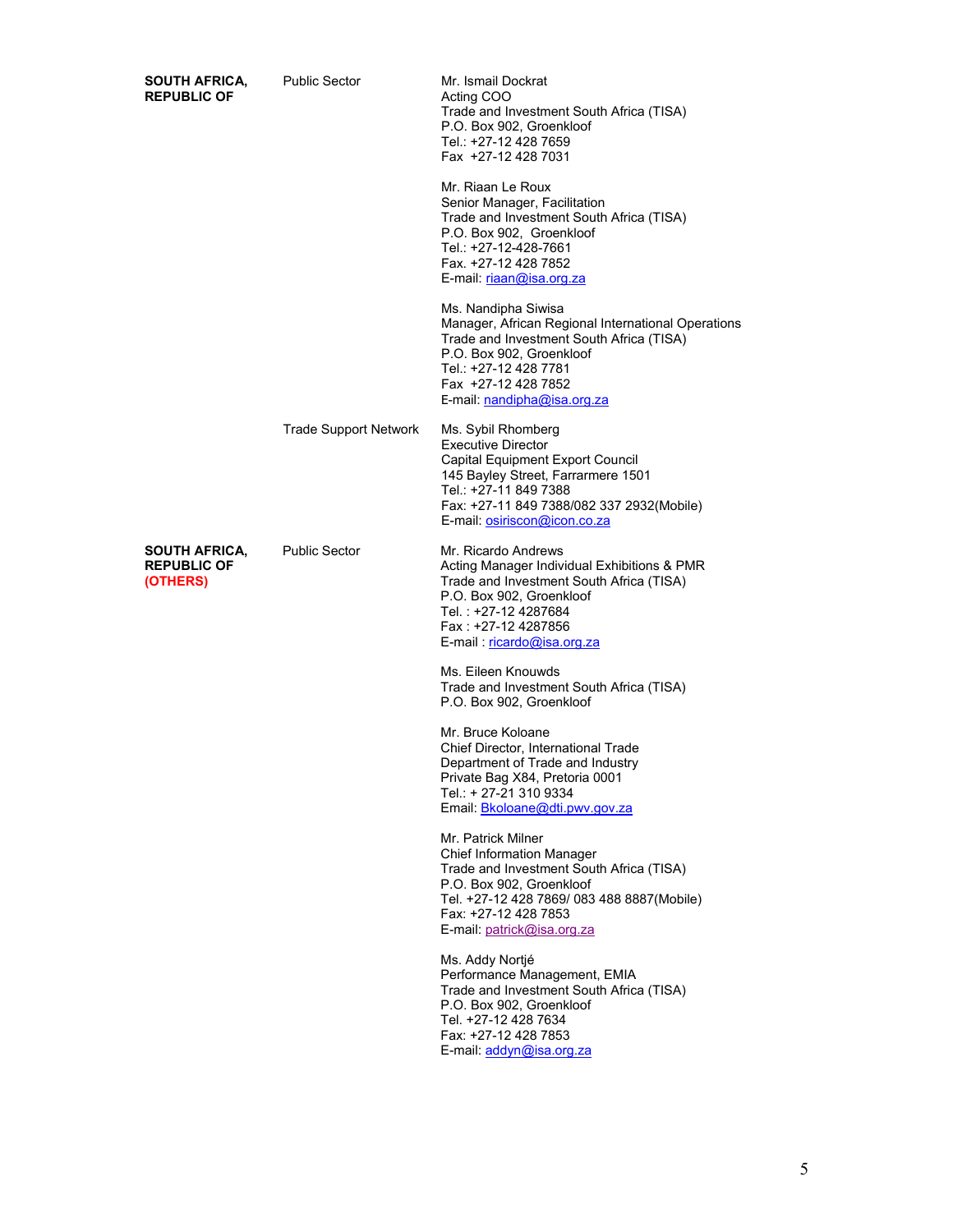**SOUTH AFRICA, REPUBLIC OF (OTHERS)**  *cont'd*

Public Sector

Mr. Christiaan Saaiman Senior Manager, EMIA Trade and Investment South Africa (TISA) P. O. Box 902, Groenkloof Tel. +27-12 428 7678 Fax: +27-12 428 7853 E-mail: christiaan@isa.org.za

Ms. Elaine Sheppard Acting General Manager, Operations Trade and Investment South Africa (TISA) P.O. Box 902, Groenkloof Tel.: +27-12 428 7842 Fax: +27-12 428 7852 E-mail: elaine@isa.org.za

Ms. Natasha Skidmore Project Manager, Net Document Management System Trade and Investment South Africa (TISA) P.O. Box 902, Groenkloof Tel.: +27-12 428 7644 Fax: +27-12 428 7853 E-mail: natasha@isa.org.za

Ms. Carin Voges **Consulant** Trade and Investment South Africa (TISA) P.O. Box 902, Groenkloof Tel.:+27-12 428 7886 Fax: +27-12 428 7852/3 E-mail: carin@isa.org.za

Trade Support Network Mr. Cornelius Bothma 46 Queen Str. Irene, Pretoria Tel.: +27-12 429 4376 Fax: +27-12 667 6065

> Mr. Ricardo Dames Business Development Services Manager Community South Employment Center (COMSEC) Old Loco Station, Sydernham P.O. Box 2130, North End Port Elizabeth 6056 Tel: +27-41 - 487 3996/+27-83 680 4201(Mobile) Fax: +27-41 - 484 3943 E-mail: rdames@comsecpe.co.za

> Mr. André Gouws Director, Trade Promotion, Tshwane Municipality Directorate: Metropolitan Economic Development BITTES (Business Information, Trade and Tourism Support Centre) P.O. Box 6339, Pretoria Tel: +27 12 337 4470 Fax: +27 12 337 326 2243 or 337 4448 E-mail: agouws@gpmc.org.za

Ms. Nora Hill Imani Capricorn Economic Consultants 1<sup>st</sup> Floor, 6 Pencarrow Crescent La Lucia Ridge Office Estate Umhlanga Rock 320 P.O. Box 5561, Durban Tel.: +27-31 566 2352 Fax: +27-31 566 5130 Email: *icap@iafrica.com* or Nora.Hill@imani.co.za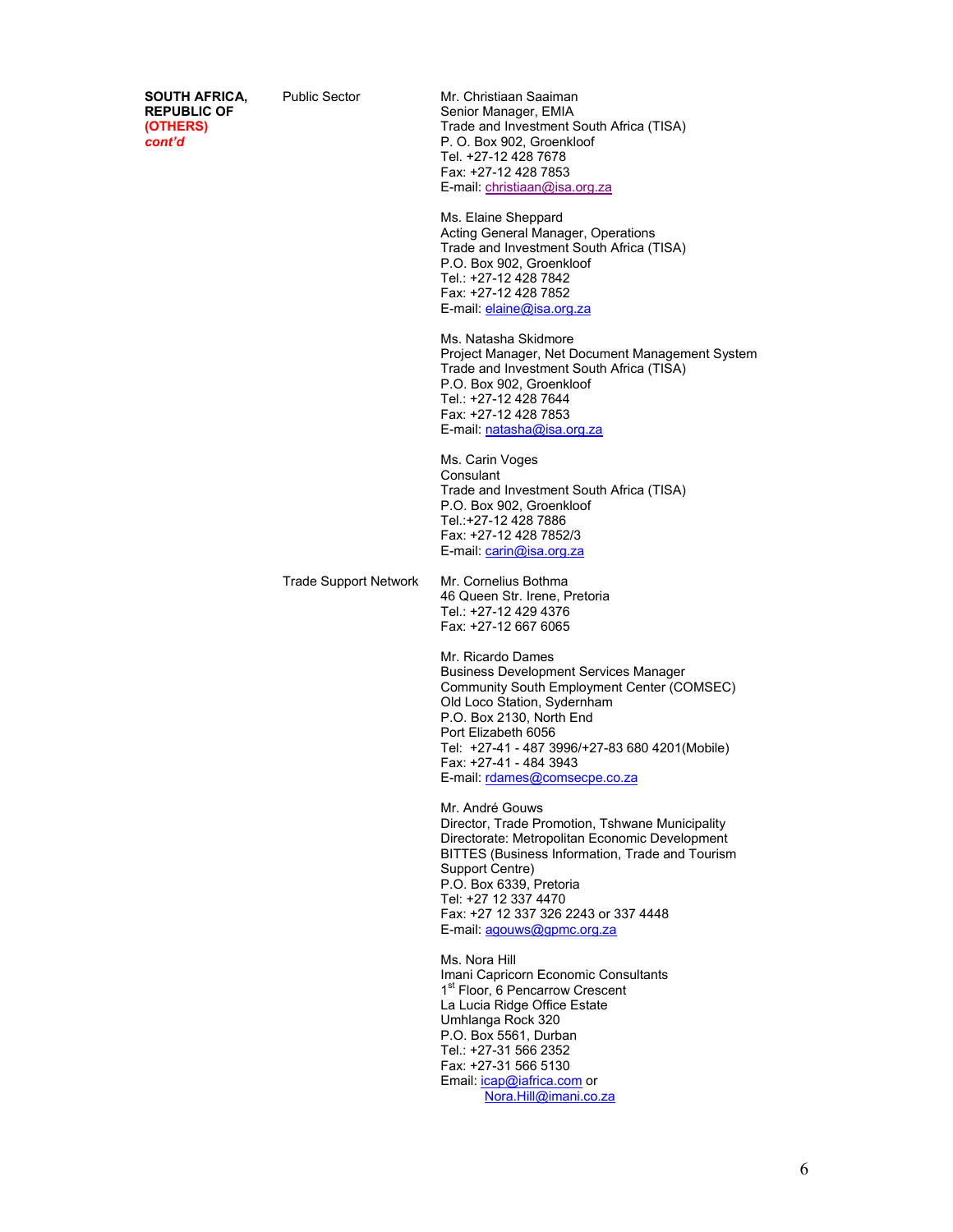Trade Support Network

**SOUTH AFRICA, REPUBLIC OF (OTHERS)** *cont'd*

Ms. Lina Keyter South African Agri Academy C/o ARC Nietvoorbij R44 Klapmuts Road Stellenbosch 7599 Tel.: +27-21 8093178/ +27-826796 854 (Mobile) Fax: +27-21 809 3173 E-mail: lina@agricacademy.co.za

Ms. Kgomotso Mohlala General Manager Local Economic Development City of Tshwane, Silverton P.O. Box 879, Pretoria, 0127 Tel: +27 12 337 4360061/ +27 82 8249017 (Mobile) Fax: +27 12 321 9396 E-mail: kgomotsoM@tshwane.gov.za

Mr. Sagren Moodley Senior Research Specialist Knowledge Management Programme Human Sciences Research Council 69-83 Plein Street 10th Floor, Plein Park Building Cape Town 8001 Tel: +27 (0)21 467 5231 / 084 5111 351 (Mobile) Fax: +27 (0)21 467 4453 E-mail: Moodley.G@mgmt.wits.ac.za

Mr. Owen Skae Senior Lecturer, School of Accounting and Finance University of Natal 14 Forbes Drive Gillitts 3610, Durban Tel.: 27-31 260 2657 Fax: +27-31 767 3825 E-mail: skaeo@nu.ac.za

Ms. Norma Tregurtha Stellenbosch University Department of Agricultural Economics Private Bag X1, Matieland **Stellenbosch** Tel: +27-21-8082974 / +27-82 5328248 (Mobile) Fax: +27-21-8084670 E-mail: nt@sun.ac.za

Private Sector

Ms. Loren Braithwaite Managing Director Mergent Technologies Private Bag X116, Centurion 0046 Tel.: +27-12 665 9070 / 083 267 2768 Fax: +27-12 665 3976 E-mail: lorenb@mergent.co.za

Mr. Neels van Niekirk **Director** South African Stainless Steel Cooperative Development Initative (SASSDA) Tel +27-11 803 5610 Fax: +27-11 803 2011 E-mail : neels@sscdi.co.za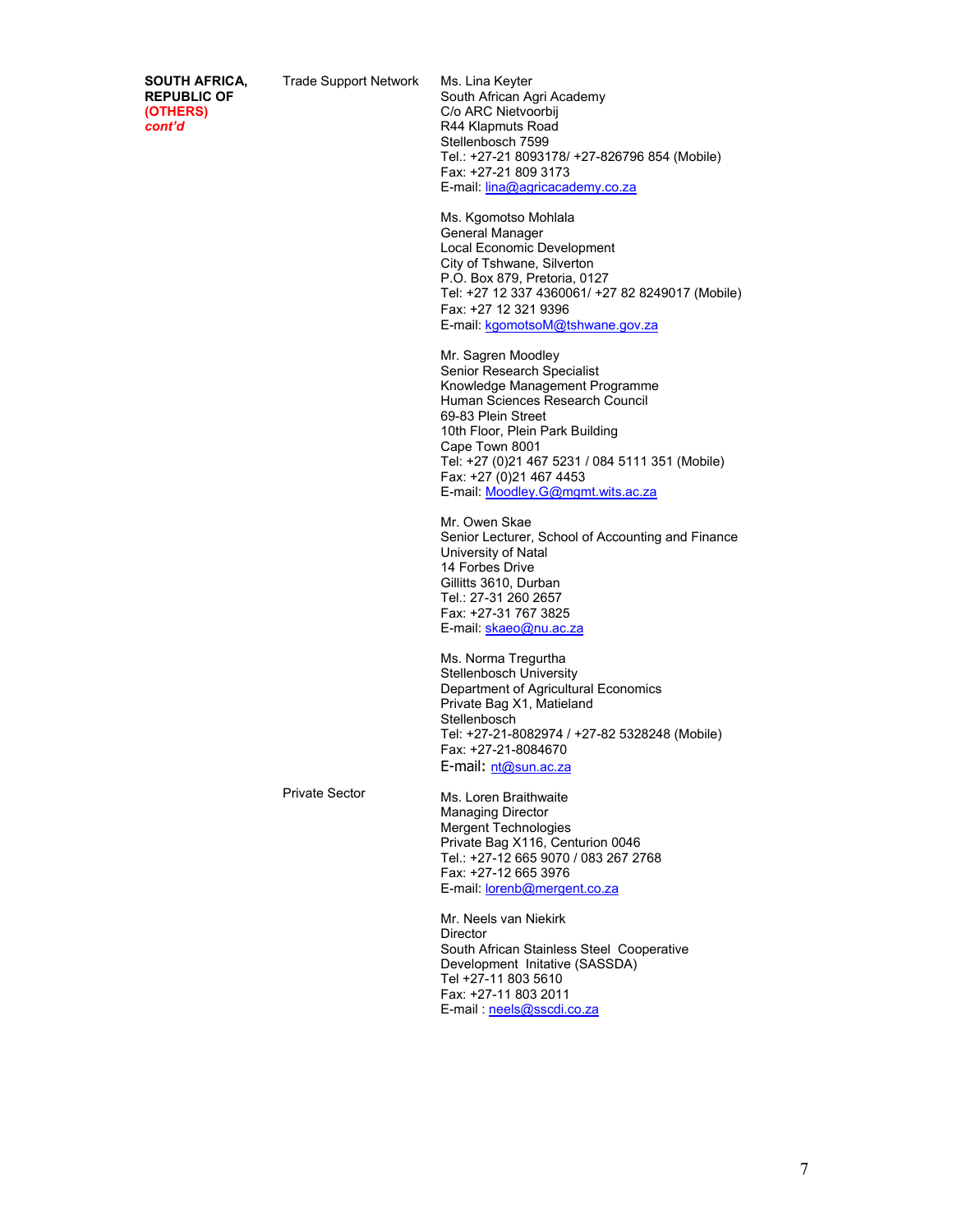**SOUTH AFRICA, REPUBLIC OF (OTHERS)** *cont'd*

Private Sector Mr. Graham Dumbrill SA International Steel Fabricators P.O. Box 1338, rg 2000 Tel.. +27-11 838 1665 / 082 551 9509 (Mobile) Fax: +27-11 838 4301 E-mail: director@isf.co.za

> Mr. Sean Emery Managing Director **TradeWorld** P.O. Box 2394, Saxonwold 2132 Tel.: +27-11 507 0900 / 083 400 8875 (Mobile) Fax: +27-11 507 0910 E-mail : seane@tradeworld.net

Mr. Cecil Jowell Joint Managing Director **Trencor** Standard Bank Centre, ht, Cape 8001 Tel.. +27-21 421 7310 / 082 490 1969 Fax: +27-21 419 3692 E-mail: cecilj@trencor.net

Mr. Bertie Lubner Chairman Lubner Group of Companies P.O. Box 806, Saxonwold 2132 Tel.: 127-11 325 5800 Fax: +27-11 325 5803 E-mail: blubner@icon.co.za

 Ms. Eileen Leopold SA Electrotechnical Export Council Postnet Suite 100, Private Bag X132 House 1685 Tel.: +27-11 315 0209 / 082 903 5638 Fax: +27-11 315 0029 E-mail: director@saeec.org.za

Mr. Marius Louw Executive Assistant and Policy Adviser South African Chamber of Business (SACOB) 24 Sturdee Avenue, Rosebank, Gauteng Tel.: +27 11 3589700/45 Fax: +27 11 446 3849 E-mail: **MariusL@sacob.co.za** 

Mr. Dries Oliver Executive Director South African Wire Association Tel.: +27-11 453 0921 Fax: +27-11 453 9653 E-mail: dries@sawa.co.za

Mr. Paul Rogers Export Manager South African Federation of Civil Engineering **Contractors** P.O. Box 644, w 2008 Tel.: +27-11 455 1700 083 740 6676 Fax: "127-11 450 1715 E-mail: export@safcec.org.za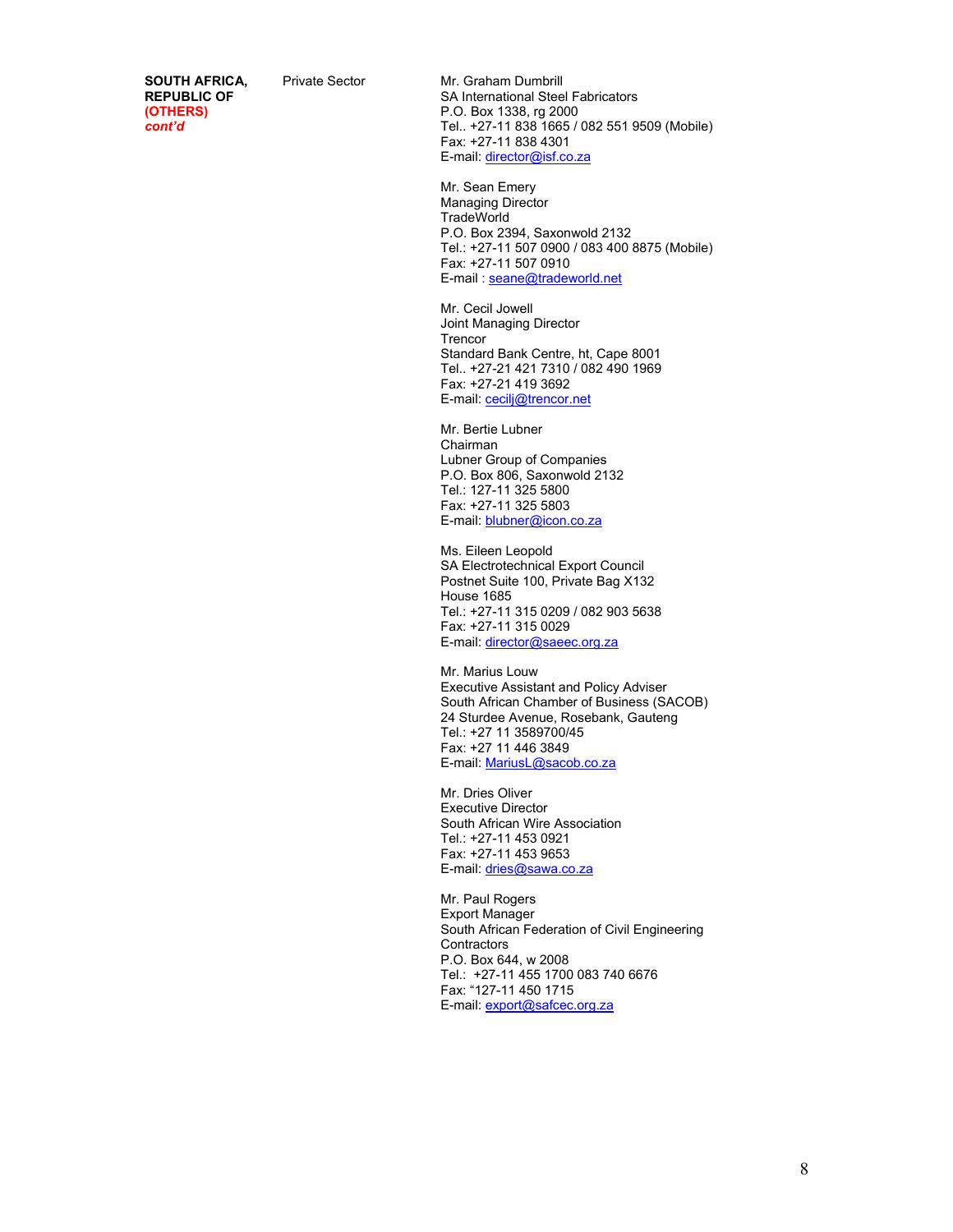| <b>SOUTH AFRICA,</b><br><b>REPUBLIC OF</b><br>(OTHERS)<br>cont'd |                              | Ms. Gina van Schalkwyk<br>SADC Barometer Researcher<br>Tel: +27-82 9298892<br>Email vanschalkwykg@saiia.wit.ac.za<br>Mr. Roelof van Tonder<br>The South African Association of Consulting Engineers<br><b>Export Manager</b><br>St. James House<br>Hampton Park North<br>20 Georgian Cresecent<br><b>Bryansten</b><br>Tel. +27-11 463 2022<br>Fax: +27-11 463 7383<br>E-mail: roelofvt@saace.co.za<br>Mr. Martin Viljoen<br><b>Executive Director</b><br>South African Textile Industry Export Council<br>P.O. Box 272, Belville 7535<br>Tel.: +27-21 959 4162/ 082 455 3263<br>Fax: +27-21 959 4167<br>E-mail: martinv@sans.co.za,<br>satiec.grow.exports@sans.co.za |
|------------------------------------------------------------------|------------------------------|-----------------------------------------------------------------------------------------------------------------------------------------------------------------------------------------------------------------------------------------------------------------------------------------------------------------------------------------------------------------------------------------------------------------------------------------------------------------------------------------------------------------------------------------------------------------------------------------------------------------------------------------------------------------------|
| <b>SWAZILAND</b>                                                 | <b>Private Sector</b>        | Mr. Musa I. N. Hlope<br><b>Executive Director</b><br>Swaziland Chamber of Commerce and Industry<br>P.O. Box 72<br>Mbabane<br>Tel.: +268-40 44408<br>Fax: +268 40 45442<br>E-mail chamber@business-swaziland.com                                                                                                                                                                                                                                                                                                                                                                                                                                                       |
| TANZANIA,<br>UNITED REPUBLIC<br>ΟF                               | <b>Public Sector</b>         | Mr. Bede Lyimo<br>Senior Economist<br>Ministry of Trade and Industry<br>Co-operative Union Building<br>Lumumba Road<br>P.O. Box 9503, Dar-es-Salaam.<br>Tel : +255 22 218 0075<br>Mobile: +255 (0)741 236680<br>Fax: +255 22 218 0371<br>E-mail: jitap-tanzania@covision2000.com                                                                                                                                                                                                                                                                                                                                                                                      |
|                                                                  | <b>Trade Support Network</b> | Mr. K. Mwasha<br>Director of Research and Planning<br>Board of External Trade (BET)<br>Mwalimu J.K. Nyerere<br>Trade Fair Grounds, Kilwa Road<br>Dar-es-Salaam,<br>Tel: + 255 741 268 541<br>Fax: + 255 741 268540<br>E-mail: betis@intafrica.com<br>Mr. John Mwangakala<br>Centre International Business Development Services<br>(CIBDS)<br>P.O. Box 8677<br>Dar-es-Salaam<br>Tel: +255 22 2151 459<br>Fax: +255 22 2151 544<br>E-mail: cibds@africaonline.co.tz                                                                                                                                                                                                     |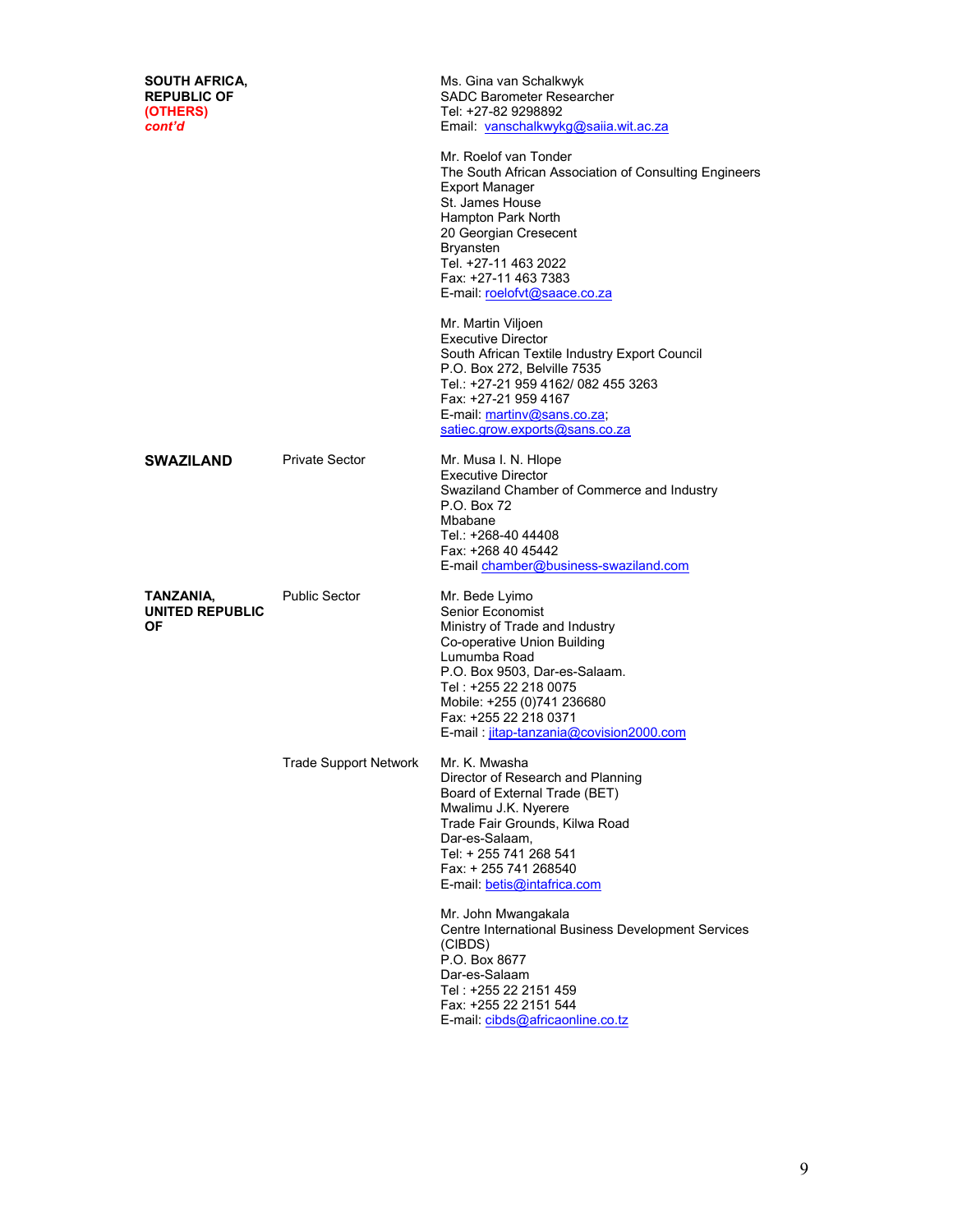| TANZANIA,<br>UNITED REPUBLIC<br>OF.<br>(cont'd) | <b>Trade Support Network</b> | Mr. Remmy Temba<br>Centre International Business Development Services<br>(CIBDS)<br>P.O. Box 8677<br>Dar-es-Salaam<br>Tel.: +255-22 2151 459<br>+255-741 295 985 (Mobile)<br>Fax:+255 22 2151 544<br>E-mail: cibds@africaonline.co.tz                                                     |
|-------------------------------------------------|------------------------------|-------------------------------------------------------------------------------------------------------------------------------------------------------------------------------------------------------------------------------------------------------------------------------------------|
|                                                 | <b>Private Sector</b>        | Ms. Christine Kilindu<br><b>Chief Executive</b><br>Confederation of Tanzania Industries<br>P.O. Box 71783, Dar-es-Salaam<br>Tel. +255 22 2114954/ 2123802<br>Fax +255 22 2115414<br>E-mail: cti@cats-net.com                                                                              |
| ZAMBIA                                          | <b>Trade Support Network</b> | Mr. Sydney C. Chileshe<br>Chairman, Export Board of Zambia (EBZ) and Zambia<br><b>Export Growers Association</b><br>P. O. Box 30064<br>Fifth Floor, Woodgate House<br>Cairo Road, South End, Lusaka<br>Tel.: + 260 1 228106/7<br>Fax: +260 1 271167/222509<br>E-mail: sacagric@zamneet.zm |
|                                                 |                              | Mr. Johnson Mwenya<br><b>Executive Director</b><br>Export Board of Zambia (EBZ)<br>Woodgate House, 5 <sup>th</sup> floor<br>Cairo Road<br>P.O.Box 30064, Lusaka<br>Tel: +2601 228 106/7<br>Fax: +2601222 509 or 222 259<br>E-mail: ebzint@zamnet.zm                                       |
| <b>ZIMBABWE</b>                                 | <b>Public Sector</b>         | Ms. Rudo Faranisi<br><b>Director</b><br><b>External Trade</b><br>Ministry of Industry and International Trade<br>Mukwati Building, 4th Livingstone Avenue<br>B. Bag 7708, Causeway, Harare<br>Tel: +263 4 702731<br>Fax: +263-4 704116<br>E-mail rmfaranisi@indandcom.co.zw               |
|                                                 | <b>Trade Support Network</b> | Mr. Freddy Chawasarira<br><b>Chief Executive</b><br>ZimTrade<br><b>Premium Close</b><br>Mount Pleasant Business Park<br>P.O. Box 2738, Harare<br>Tel.: +263-4 369330<br>Fax: +263-4 369244<br>E-mail: fchawasarira@zimtrade.co.zw<br>info@zimtrade.co.zw                                  |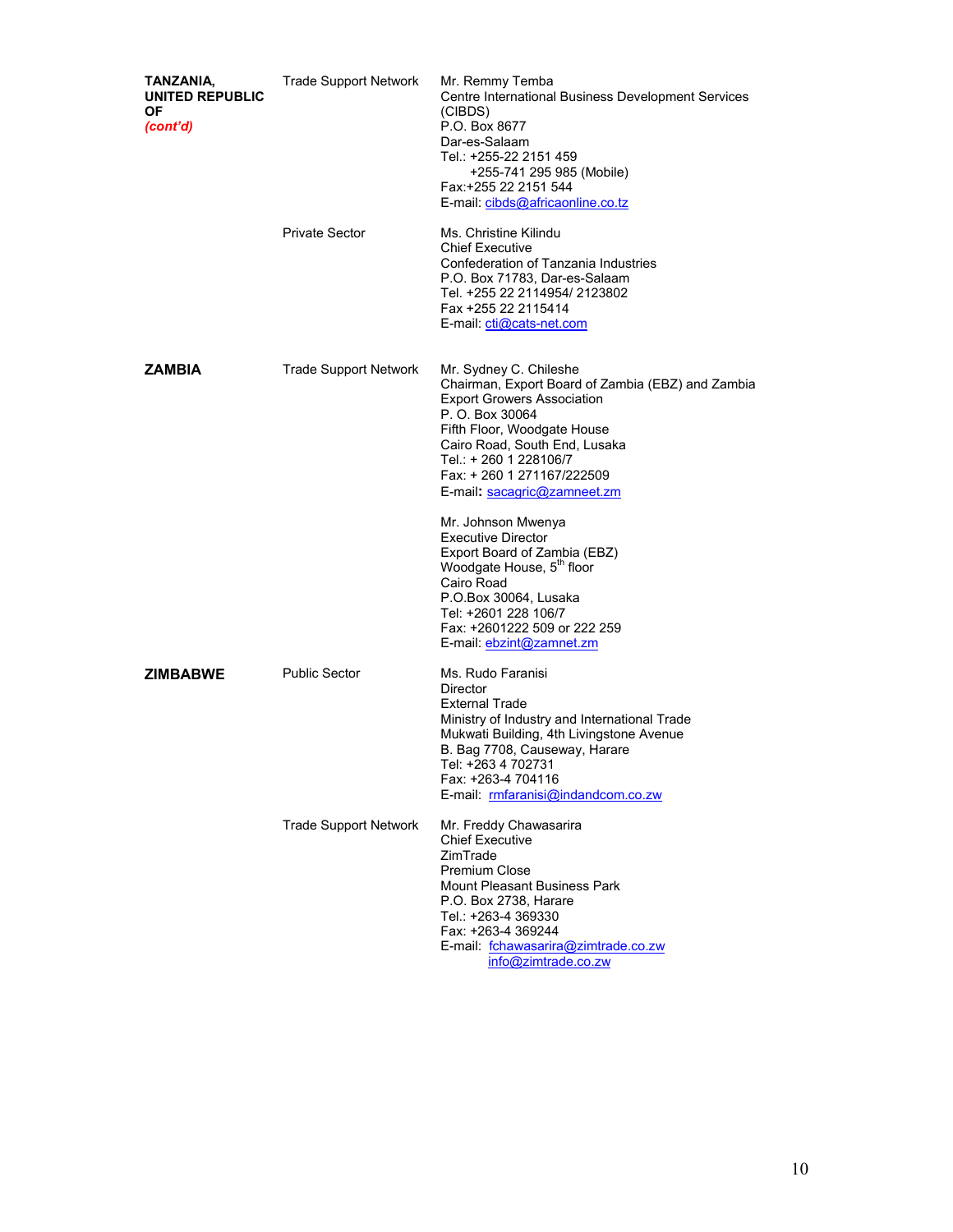Trade Support Network Mr. Luckymore Zinyama Chief Executive Zimbabwe National Chamber of Commerce P.O. Box 1934, Harare Tel.: +263-4-7534447/9 Fax : + 263 4 753450 E-mail: Lucky@zncc.co.zw

Private Sector

Mr. Farai B. Zizhou Chief Executive Confederation of Zimbabwe Industries 31 Josiah Chinamano Avenue P.O. Box 3794, Harare Fax: + 263 4 252424 E-mail: fzizhou@czi.co.zw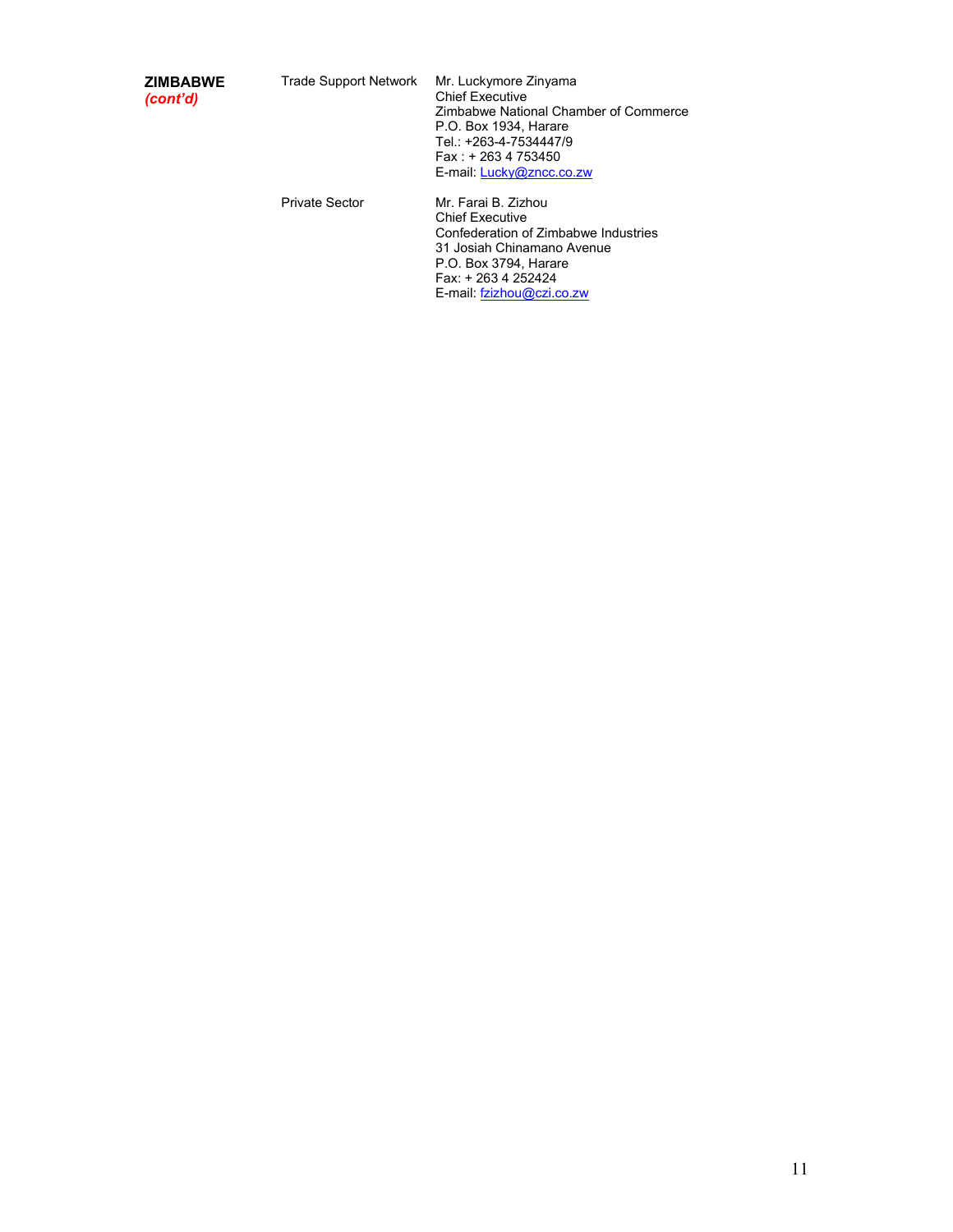#### **REGIONAL/INTERNATIONAL ORGANIZATIONS**

**ASSOCIATION OF SADC CHAMBERS OF COMMERCE AND INDUSTRY** 

**COMMONWEALTH SECRETARIAT (COMSEC)** 

**OECD DEVELOPMENT CENTRE** 

**REGIONAL ACTIVITY TO PROMOTE INTEGRATION THROUGH DIALOGUE AND POLICY IMPLEMENTATION (RAPID)** 

**SOUTHERN AFRICAN ENTREPRISE NETWORK (SAEN)** 

**SWISS IMPORT PROMOTION PROGRAMME (SIPPO)** 

**UNITED NATION CONFERENCE ON TRADE AND DEVELOPMENT (UNCTAD/ITC)**

**UNITED NATIONS DEVELOPMENT PROGRAMME, SOUTH AFRICA** 

**WORLD TRADE ORGANIZATION** 

 Mr. Cader Sayed-Hossen Vice-President **Mauritius** E-mail: t.ascci@intnet.mu

 Mr. Marlon Lezama Chief Programme Officer Special Advisory Services Division Commonwealth Secretariat Marlborough House, Pall Mall London SW1Y 5HX, United Kingdom E-mail: LEZAMAM@commonwealth.int

 Mr. Federico Bonaglia Economist 94, rue Chardon Lagache 75016 Paris, France Tel: +33-1 45.24.96.03 Fax: + 33-1 45.24.79.43 E-mail: Federico.BONAGLIA@oecd.org

 Ms. Shawna K. Turner AGOA Advisor Professional House Broadhurst, P.O. Box 602090 Gaborone, Botswana Tel: +267 305 765 Fax: +267 305 976 E-mail: sturner@chemonics-rapid.com

 Ms. Nontobeko Ntsinde National Coordinator, South Africa P.O. Box 652682 Benmore 2010, South Africa E-mail: ntsinde@mweb.co.za

 Mr. Rudolf Friedli Deputy Director Stampfenbachstrasse 85 P.O. Box 492 Zurich 8035, Switzerland Tél: +41 1 365 5200/5491 Fax: +41 1 365 5202 E-mail: mstern@sippo.ch

 Mr. Luca Monge Roffarello Economic Affairs Officer Palais des Nations 8-14, Av. de la Paix 1211 Geneva 10, Switzerland Tel: +41 22 907 4251 Fax: +41 22 907 0044 E-mail: luca.monge.offarello@unctad.org

 Mr. Asghar Adelzadeh Senior Policy Advisor UN House, Metropark Building 351 Schoeman Street, Pretoria 0001 Tel.: +27-12 338 5011 Fax: +27-12 320 4353/4 E-mail: asghar.adelzadeh@undp.org

 Mr. Clemens Boonekamp Director, Trade Policies Review Rue de Lausanne 154 1211 Geneva 21, Switzerland Tel. : +41-22 7395226 Fax: +41-22 739 5765 E-mail: clemens.boonekamp@wto.org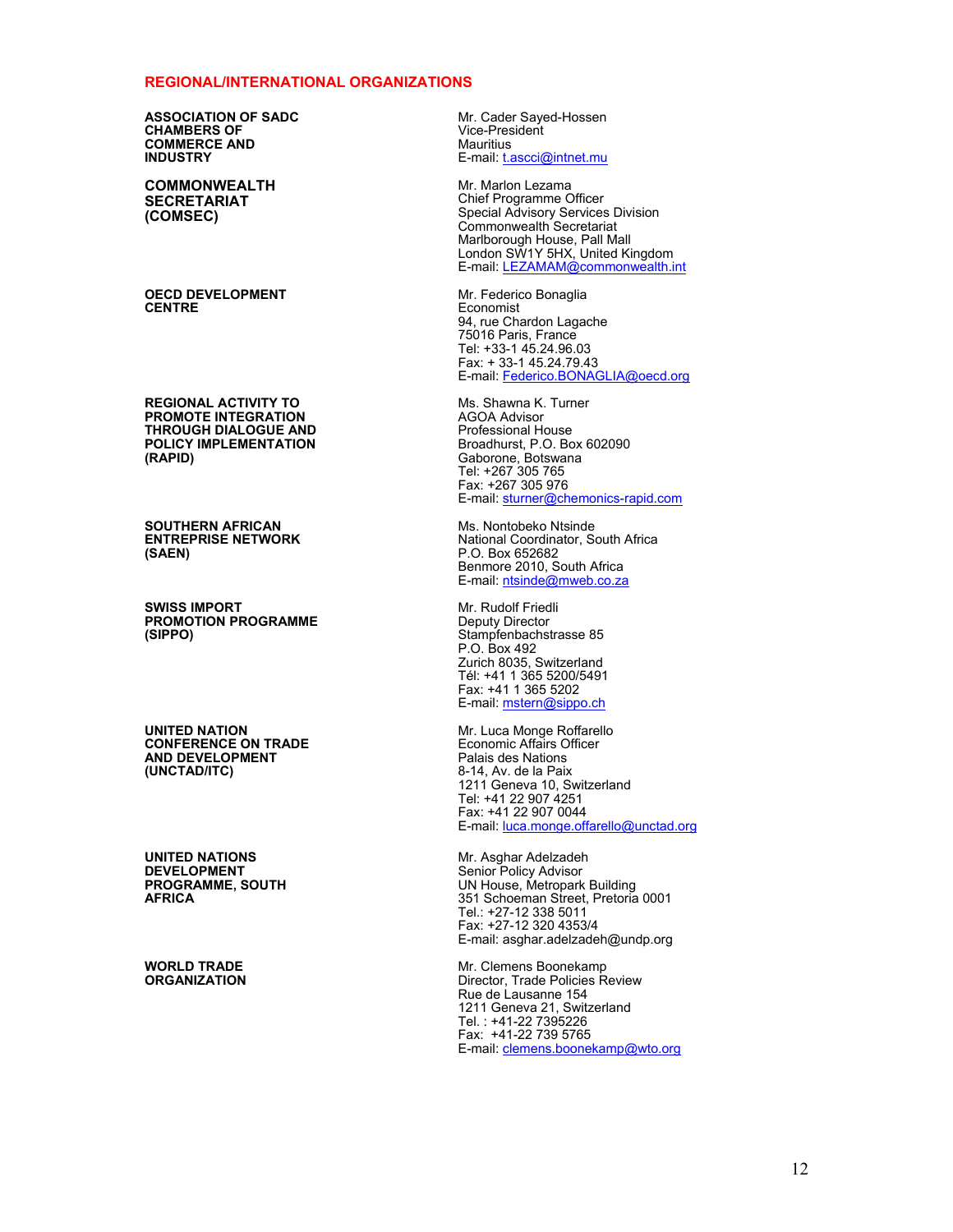### **RESOURCE PERSONS**

**AGOA EXPORTERS ASSOCIATION (AEA), SOUTH AFRICA**

**BUREAU OF EXPORT TRADE PROMOTION, PHILIPPINES** 

**CAMARA DE EXPORTADORES DE SANTA CRUZ, BOLIVIA** 

**CSIR M & MTek Centre for Fibres Textiles & Clothing** 

#### **FREEDTHINKERS**

**GTZ-ASPB** 

 Mr. Philip Fischer AEA Coordinator Box 55029 Northlands 2116 Tel.: +27 11 728 7501/ +27 82 414 3828 (Mobile) Fax: +27 11 728 7506 E-mail: philip\_fischer@iafrica.com

Mr. Serafin N. Juliano **Director** Bureau of Export Trade Promotion E-mail: betpsnj@dti.gov.ph

Mr. Juan Manuel Arias Castro Gerente General E-mail: gerencia@cadex.org

 Mr. Abisha Peter Tembo Centre Manager Port Elizabeth, Mauritius Tel.: +27 41 5083200 Fax: +27 41 5083268 E-mail: atembo@csir.co.za

Margie Whitehouse CEO Tel & Fax: +27 11 447 3675 Cellular: 083 212 9417 E-mail: margie@freedthinkers.com

Mr. Thomas Bedenbecker Project Manager ASPB – (Southern Africa) 47 Oxford Road, Foreost Town 2193 P.O. Box 1017, Houghton 2041 Tel.: +27-11 486 2775 Fax: +27-11 486 36251

Mr. Heinz Hoehmann Coordinator 47 Oxford Rd, Forest Town 2193 P.O. Box 87078, Houghton 2041 South Africa Tel: +27 11 486 2775 Fax: +27 11 486 3625 E-mail: hhoehmann@aspb-sadc.co.za

Mr. Wolfgang Zehender Senior Adviser Dag-Hammarsjoid-Weg 1-5 P. O. Box 5160, Eschborn 65726 **Germany** E-mail: aspb@ecoweb.co.zw, wolfgang.zehender@gtz.de